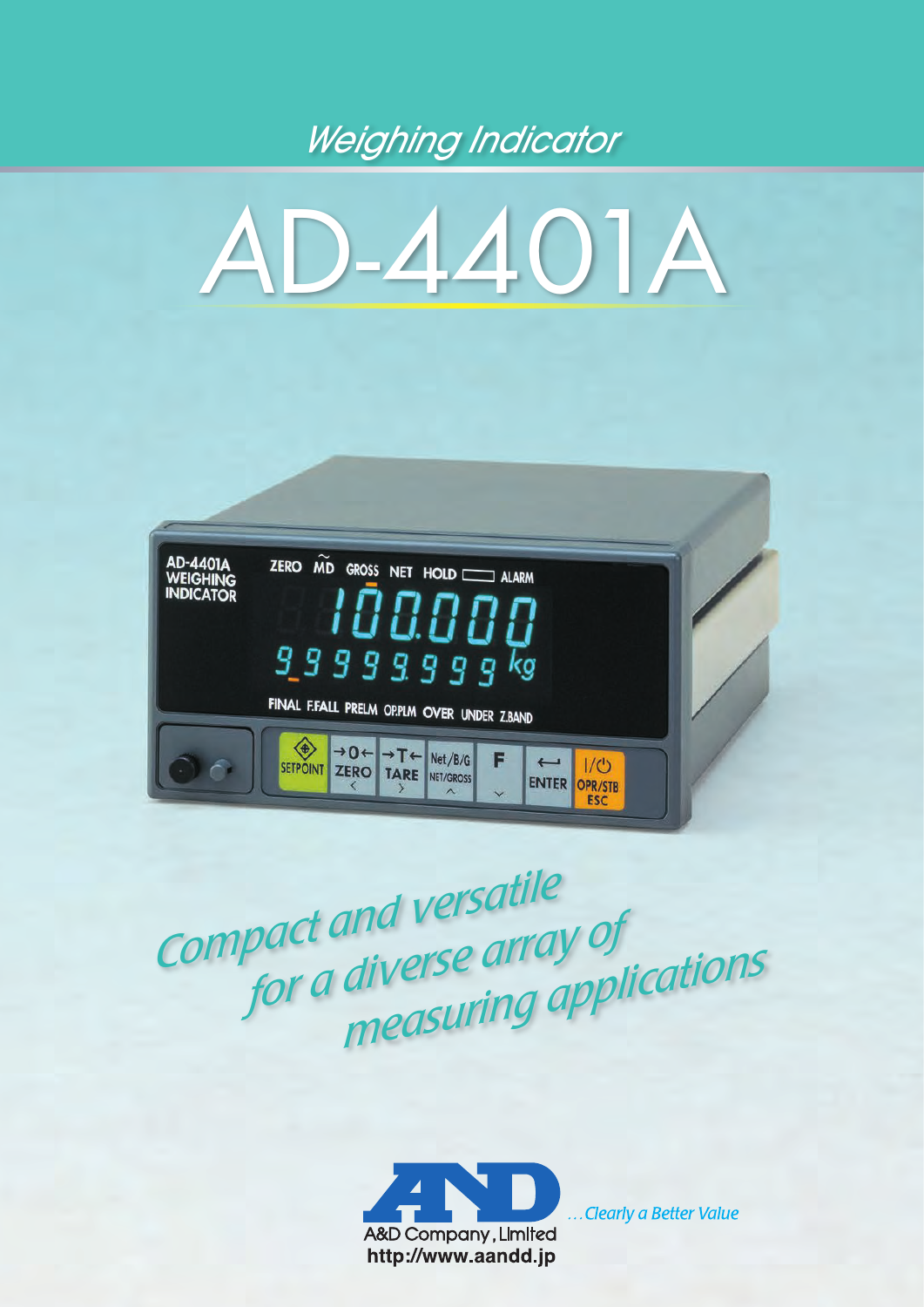# *A*D-4401A

### *Complete with measuring sequence and transmission functions. Advanced system for hoppers, checkweighers and platform scales is now even more accurate!*

#### *Easily replaceable*

- ●The size, color, method of operation and installing to a control panel of the AD-4401A remains the same as the AD-4401.
- ●Interface connectors retain compatibility so even when updating from AD-4401 to AD-4401A previously connected devices can continue to be used without changing any connectors.
- ●Functions have been added but the default settings remain identical to the AD-4401.

#### *The AD-4401A incorporates a multitude of application functions and is suitable for a variety of weighing systems.*

#### ●Normal batching / Loss-in-weight measuring

 The AD-4401A ensures precise control through an array of timers. When necessary batch weighing settings such as dispense control and supplementary fill are available. (Sequential mode)

#### ● Compact DIN Size

 Compact size allows for space-saving mounting (Front panel dimensions excluding protrusions: Width 144mm, Height 72mm, Depth 154mm)

#### ● Sub Display

 Displays final weight, accumulated weight, number of accumulations and other function settings

#### ●Digital Span

 Normal scale calibration generally requires actual weights. However, keying in the specified load cell voltage allows calibration to be performed when using actual weights is not possible.

#### ● Automatic weight accumulation

 This function allows for the automatic accumulation of net weight when weighing is complete. Correct weights and shortages can be excluded. Accumulated weights and counts are stored in non-volatile memory.

#### ● Supplementary Flow

 This function engages drizzle flow intermittently until the target weight is reached to compensate for insufficient weight. No more worrying about weight shortages again!

### *Handles an assortment of peripheral devices and applications*

#### ■ Software for batch weighing and comparator included ● Batch weighing mode

 Four types of weighing and batching modes combined with a high sampling rate (100 times/sec) make for excellent hopper and packer scales. The AD4401A's many measurement sequences are supported by a digital filter with superior vibration cancelling, weighing and batching time monitoring, supplementary flow for correcting final value shortages and fast, high precision batch weighing control.

 *\*Weighing Modes: Normal and sequential batch / loss-in-weight*

#### ● Comparator mode

 Four different weighing modes are available when using the comparator function to sort checked products by weight. Weighing judgment signals for each of five checkweighing levels can be sent when setting values are reached.

#### ■External I/O

 Control of peripheral devices and I/O signals necessary for data management come standard or can be added as an option.

#### ● Standard Equipment

Control I/O ———— Weighing control I/O signals for external devices 6 inputs, 8 outputs (open collector)

|            | Standard serial output — Data output for A&D printers, external<br>display devices (20mA current loop)                                                                         |
|------------|--------------------------------------------------------------------------------------------------------------------------------------------------------------------------------|
|            | Setpoint Input - Digital switch for setpoint values. Can be<br>connected to setpoint unit (AD4401-06)                                                                          |
| ● Option   |                                                                                                                                                                                |
|            | 6 digit code signal. (Open collector<br>output)                                                                                                                                |
|            | RS-422 / 485 - Used for sending data to computers and<br>for sending commands to the AD-4401A.<br>Up to 10 devices can be connected in<br>parallel using the address function. |
| RS-232C —— | printer, or computer. Remote function<br>commands and setting changes are<br>possible through using command mode.                                                              |
|            |                                                                                                                                                                                |
|            | batch/loss-in-weight setpoints<br>Analog Output - Transmits weight data to analog input<br>devices at 4 to 20mA                                                                |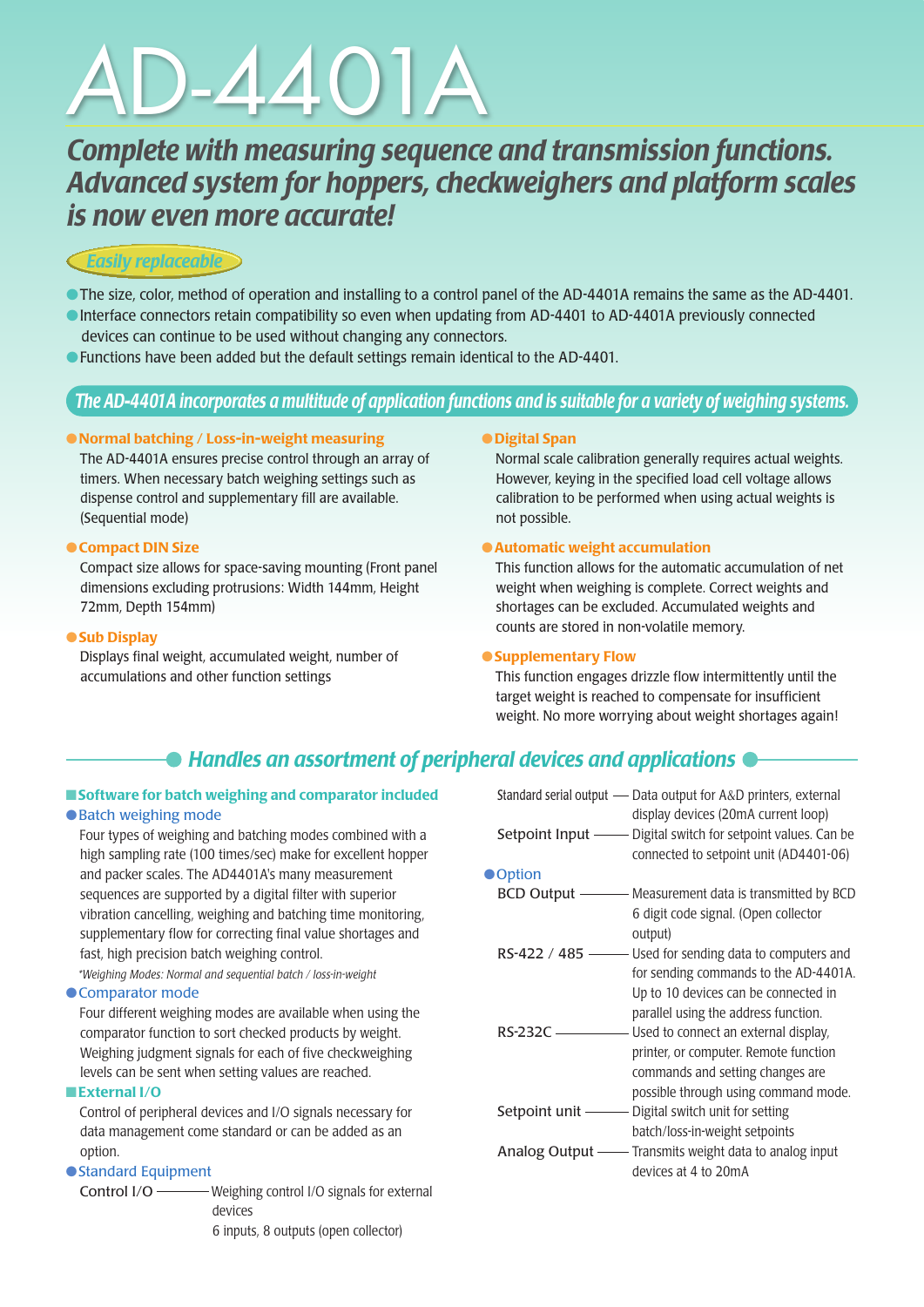## *Weighing Indicator*



Large main display and sub display on the front panel are equipped with bright VFD displays to allow for quick confirmation of measurement status and data settings. Operation and setting key switch designed for superior operability.

- 1) Main display 7 digit 7-segment display for weight values
- 2) Sub display  $-8$  digit 7-segment display switches between weight values and accumulation numbers etc.
- 3) Status display (upper) Shows weight related values and measurement status.
- 4) Status display (lower) Displays setpoint and judgment outcome status.
- 5) Key switch - Key for setting functions, operations, and setpoints.

### *High Performance Digital Filter* **Added features**

#### *Featuring a High-Performance Digital Filter for Environments with Vibrations!*

The HPDF provides high accuracy/high speed weighing in environments with vibrations. It greatly reduces the costs and maintenance required for anti-vibration equipment since it handles vibrations without requiring extensive mechanical vibration countermeasures. What's more, conducting weighing while applying vibrations, once an extremely difficult task, is now possible.

There is only one setting for the high performance digital filter. This allows the AD-4410 to find the optimal value to cancel out vibration with only minimal changes to the settings.



#### *Rear Panel (I/O terminal functions can be selected)*

External device control I/O are not fixed and can be changed upon request. Easy maintenance was a priority for the terminal board used for load cell and power source connection making the AD4401A suitable for a wide range of systems.

| Setpoint- | - Provides connection to digital switch or setpoint unit (AD4401-06)<br>and external setpoint configuration.                                                                                                                       |
|-----------|------------------------------------------------------------------------------------------------------------------------------------------------------------------------------------------------------------------------------------|
|           | <b>Control I/O</b> Section Section Section Section Section Section Section Section Section Section Section Section Section Section Section Section Section Section Section Section Section Section Section Section Section Section |
|           | Standard serial output - desired terminal function.                                                                                                                                                                                |
|           |                                                                                                                                                                                                                                    |
|           | One of the following can be attached: AD4401-A-01(BCD Output),                                                                                                                                                                     |
|           | AD4401A-03(RS-422/485), AD4401A-04(RS-232C)                                                                                                                                                                                        |
|           | Terminal board - Load cell, power source, AD4401A-07 (analog output) connection.                                                                                                                                                   |



Optional Slot Terminal board